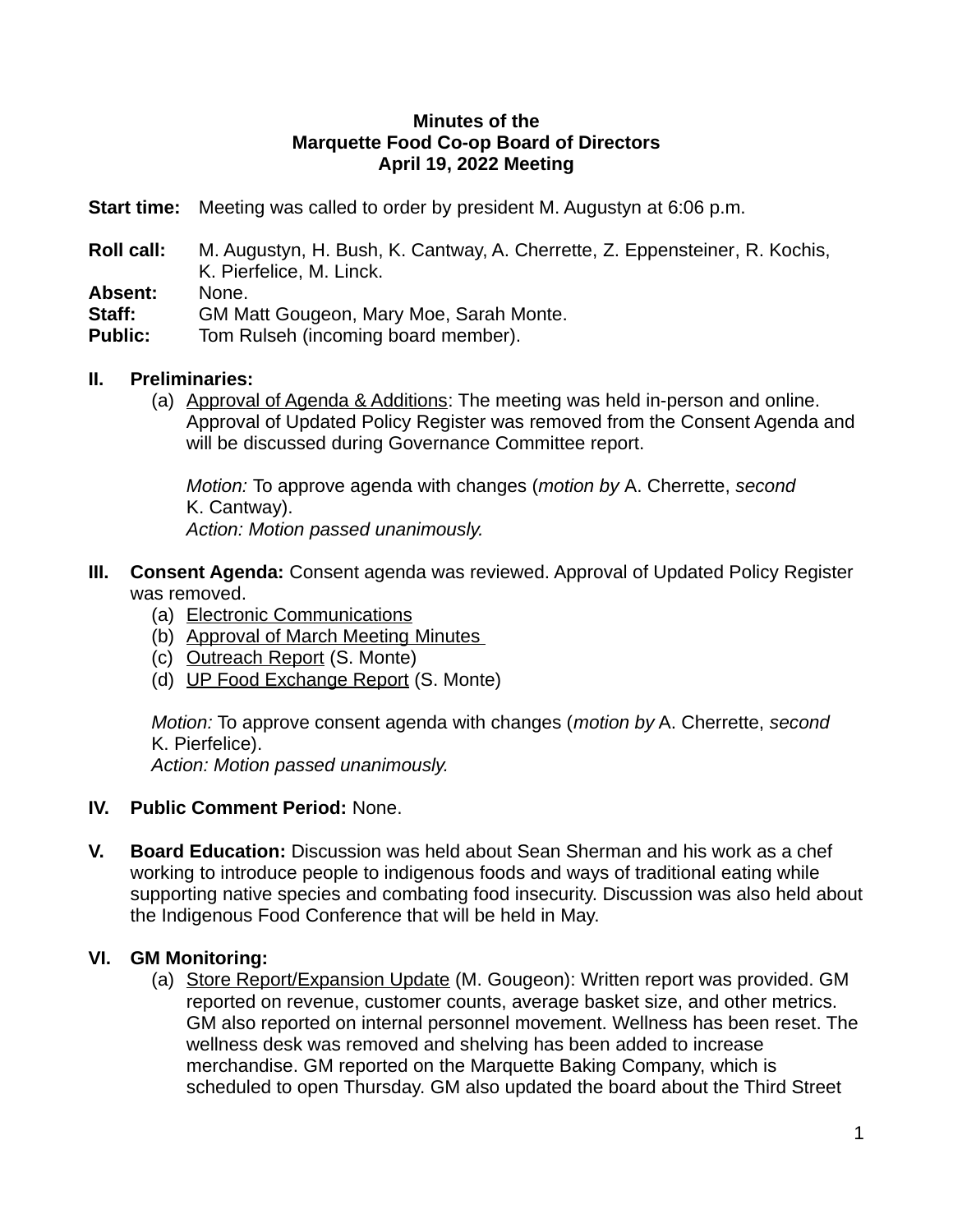project including quotes, construction plans, and lease agreement. Grants were also discussed.

(b) L8-Communication and Counsel to the Board (M. Gougeon): Board received the report prior to the meeting and came prepared to act.

*Operational definition/interpretation reasonable:* Yes. *Adequate Data to determine compliance/accomplishment:* Yes. *Does the data demonstrate compliance/accomplishment:* Yes. *Report was accepted as in compliance.*

**VII. Public Comment Period:** The board wished Mary Moe a happy birthday. Discussion was held about the Marquette Baking Company's soft opening. The board also inquired about "No-Mow May" and community efforts to plant native gardens.

## **VIII. Board Monitoring & Discussion:**

(a) Committee Reports and Discussion:

- i. GM Evaluation (M. Augustyn, A. Cherrette, R. Kochis, K. Cantway, K. Pierfelice): Did not meet.
- ii. Finance (R. Kochis, K. Pierfelice, Z. Eppensteiner, H. Bush): Met and discussed expenses associated with the bakery and Third Street. Patronage rebates were also discussed. The committee reported that the MFC had a profit in 2020 and 2021. A bylaws change was made at the March General Meeting of Owners which was necessary before offering a rebate.

*Motion:* To distribute 20% of net profit for 2020 to the owners as a patronage rebate (*motion by* R. Kochis, *second* Z. Eppensteiner).

*Action: Motion passed unanimously.*

Discussion was held about offering preferred shares for the Third Street construction and expansion.

The board recognized the work of the GM and MFC staff and their role in making the past two years profitable. Finance Committee will meet prior to the May meeting for a work session focusing on patronage rebates.

- iii. Owner Linkage (A. Cherrette, K. Cantway): Committee discussed Earth Day. The board will meet Saturday from 2 to 4pm to pick up garbage.
- iv. Elections & Orientation (M. Linck, R. Kochis): Committee will meet next week.